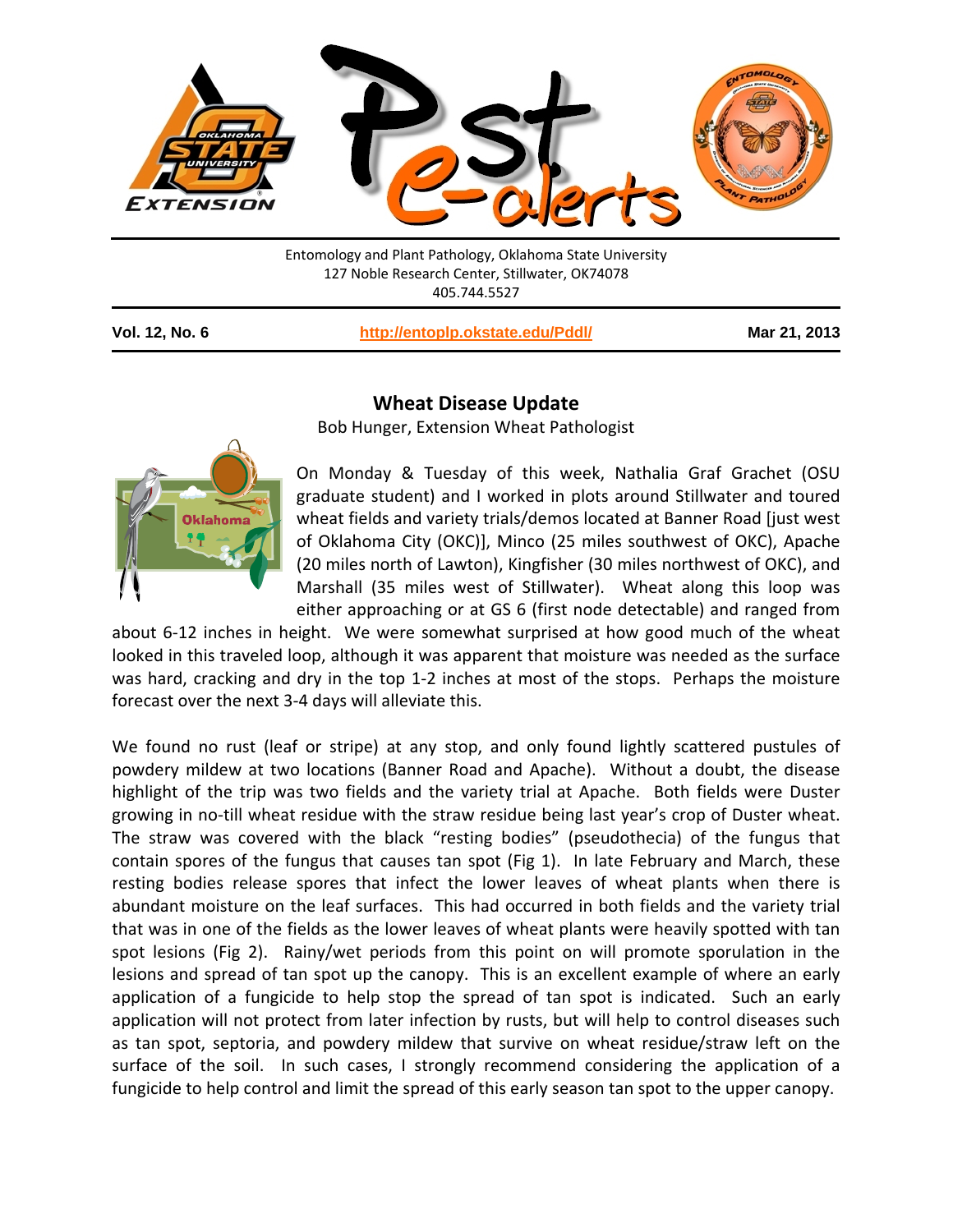This also indicates the importance of selecting appropriate varieties when planting in the fall. If planting into wheat residue (especially if it is residue from a wheat crop that was susceptible to tan spot, septoria, and/or powdery mildew), take some time to consider the variety selected to plant into that residue. Unfortunately, there is no single variety highly resistant to all three of the diseases that survive on wheat residue, but consider which of these diseases you felt were most prevalent in the current crop and then select a variety with at least an intermediate level of resistance to that disease. To help in selecting a variety for planting, refer to the OSU Wheat Variety Comparison Chart (PSS-2142).

We also saw a fair number of aphids in the two fields at Apache - mostly bird cherry-oat aphids, but also some greenbug. Numerous lady beetles were also present in both fields but only a few mummies were observed.



**Fig 1.** Duster residue covered with pseudothecia (spore-containing resting bodies).